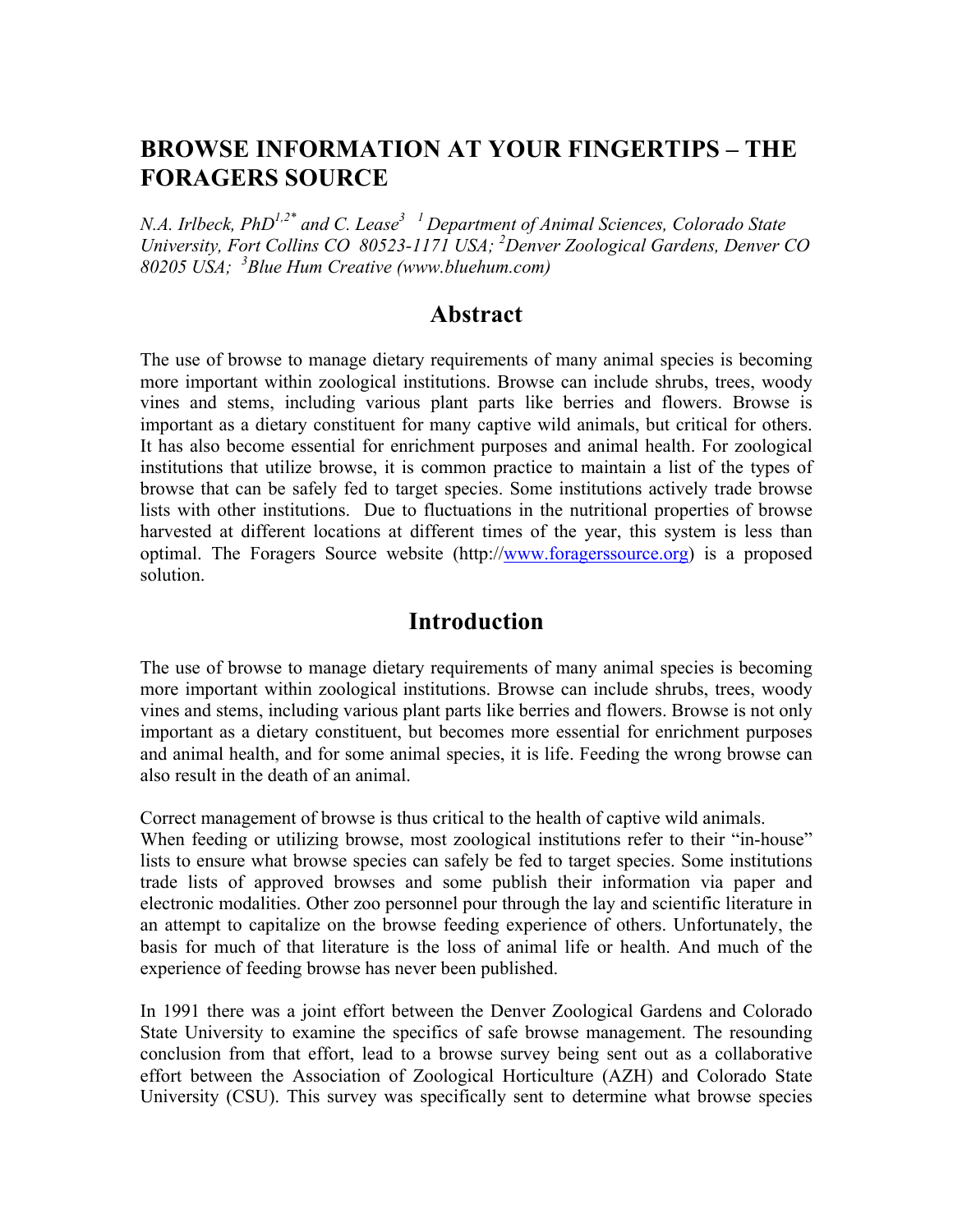were being fed to specific animal species. Minimal and inconsistent data from that survey resulted in a more intensive survey being sent out in 1996. The results of that 1996 survey were the basis for the initiation of a browse database. A database that would initially collect browse samples for nutritive analyses in hopes to expand beyond nutritive analyses in the years to come.

In 1997, Lehr et al. presented a paper at the Nutritive Advisory Group bi-annual symposium. The proceedings from that paper outlined the techniques used at Colorado State University in collecting browse samples from five regions of the United States for nutritive analyses. In 1998 Kirschner et al. presented a paper at the Comparative Nutrition Society bi-annual symposium at Banff, Canada. The proceedings from that paper discussed those initial steps of compiling the nutritive analyses data into an actual database. From those initial stages the database has continued to evolve into what it is today. The database is entitled the Foragers Source and provides nutritive analyses of those original browse samples. It also provides a forum or template for others working with browse within the zoological community. Other collections of browse nutritive analyses, scientific literature and feeding suggestions will be uploaded and shared with all of those having a vested interest of knowing about browse. The main objective of the Foragers Source project is to provide a central point of reference for the international zoological community concerned with the nutritional care of captive wild animals. The Foragers Source website (http://www.foragerssource.org) will host a variety of resources aimed at helping nutritional zoologists in their day-to-day tasks. Additionally, it is hoped that the project will raise awareness of the importance of proper nutrition for wild animals.

## **Methods**

Currently the project is defined in two phases. The goal of phase one is to provide a proof of concept website that sets the stage for involvement of the wider international zoological community. The goal of phase two is to further improve the functionality of the site based upon input from the zoological community.

### **Foragers Source Phase One**

The first phase of the project will consist of the development of three main resources to be made available on the Foragers Source website: 1) A plant nutritional sample database (Sample DB); 2) a plant specimen identification reference database (Plant DB); and 3) an article archive featuring research articles and other information contributed by the zoological community pertaining to animal nutrition. Additionally, the site will provide a discussion forum where zoologists can discuss a range of topics. A user account must be created in order for individuals to evaluate and utilize the three resources.

### **Site Features**

### **User Accounts**

In the hopes of building a network of like-minded zoologists, the current project plan calls for the placement of certain site features and resources behind the need to create a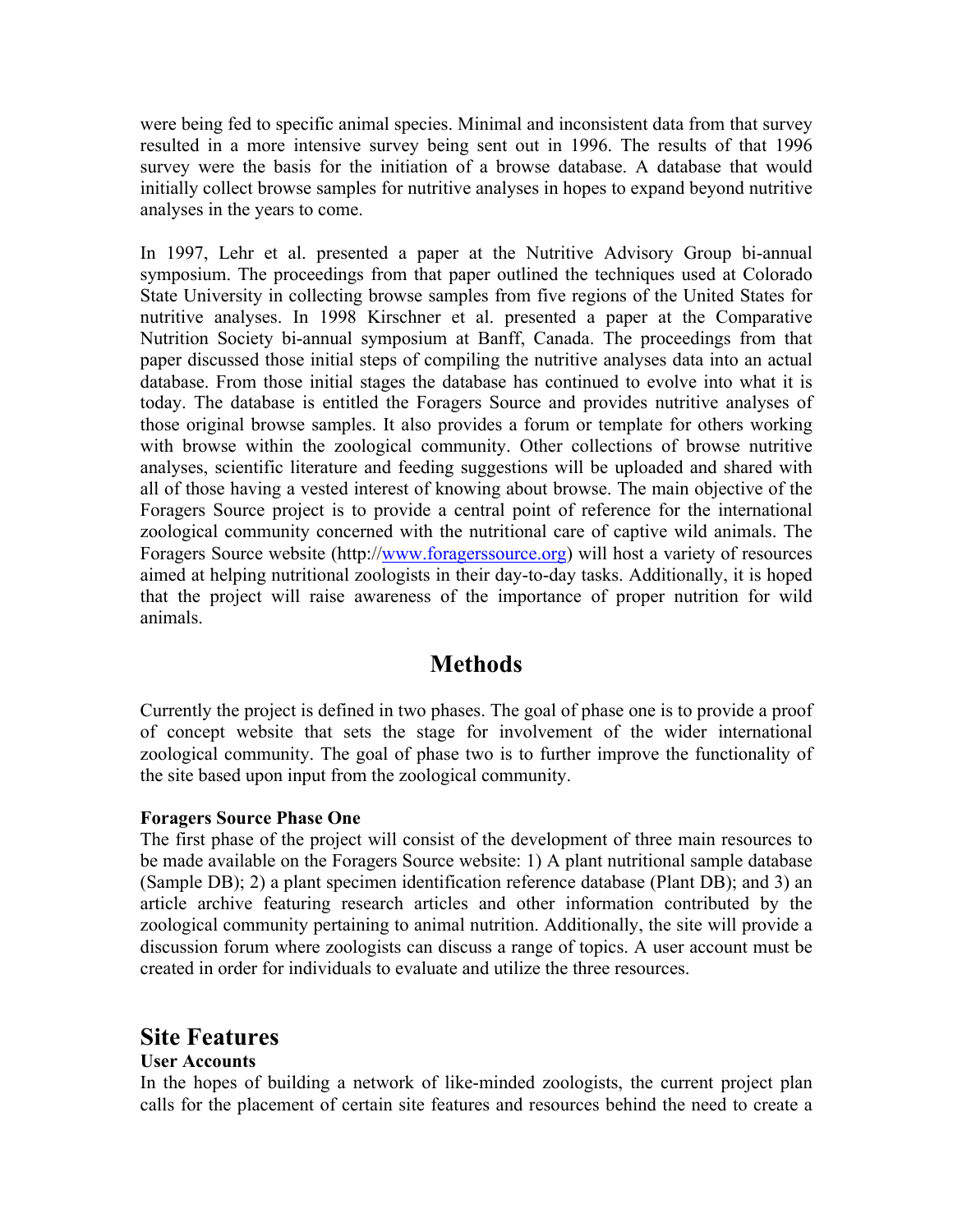free user account. Users would be required to supply their first and last names, the name of the organization they are affiliated with and a valid e-mail address.

Benefits of user accounts include:

- 1) Creation of a site user unique identity will be necessary for the nutritional sample submission system planned for phase two.
- 2) User ID necessary to participate in the discussion forums.
- 3) Creation of a mailing list allowing the ability to send an e-mail newsletter keeping the community abreast of important news, issues and events.

### **Nutritional Analyses (Sample DB) and Species Identification (Species DB) Databases**

The Foragers Source project currently consists of two main databases. The **Sample DB** (Table One) contains all of the nutritional data collected during the 1996-2003 study. The current data fields represented in the database reflect that study. All nutritional analyses are presented as leaf or twig values, based on the original study (Lehr et al., 1997 and Kirscher et al., 1998).

The second database provides an extensive species identification (Species DB) collection. The **Species DB** serves as a reference point for the Samples DB (all of the species present in the sample data are represented in the Samples DB) and as an identification reference guide, featuring general characteristics, photos, illustrations, etc.

| sample id      | unique identifier for the sample                        |
|----------------|---------------------------------------------------------|
| plant id       | identifier reference for the sampled plant              |
| institution id | identifier for the submitting zoological institution    |
| year           | the year the sample was harvested                       |
| season id      | the season the sample was harvested in                  |
| serial num     | leaf serial number (reference to old collection system) |
| ave ash        | leaf average ash content                                |
| cp             | leaf crude protein percentage                           |
| dm             | leaf dry matter percentage (as fed)                     |
| ndf            | leaf neutral detergent fibers percentage                |
| adf            | leaf acid detergent fiber percentage                    |
| adl            | leaf acid detergent lignin percentage                   |
| perc leaf      | percentage of whole plant that is "leaf"                |
| t serial num   | twig serial number (reference to old collection system) |
| t ave ash      | twig average ash content                                |
| $t$ cp         | twig crude protein                                      |
| t dm           | twig dry matter percentage (as fed)                     |
| t ndf          | twig neutral detergent fibers percentage                |
| t adf          | twig acid detergent fiber percentage                    |
| t adl          | twig acid detergent lignin percentage                   |
| perc twig      | percentage of whole plant that is "twig"                |

**Table One – Key to the Nutritional Analyses Database found within The Foragers Source (Sample DB) based on browse samples collected from 1996 to 2003.**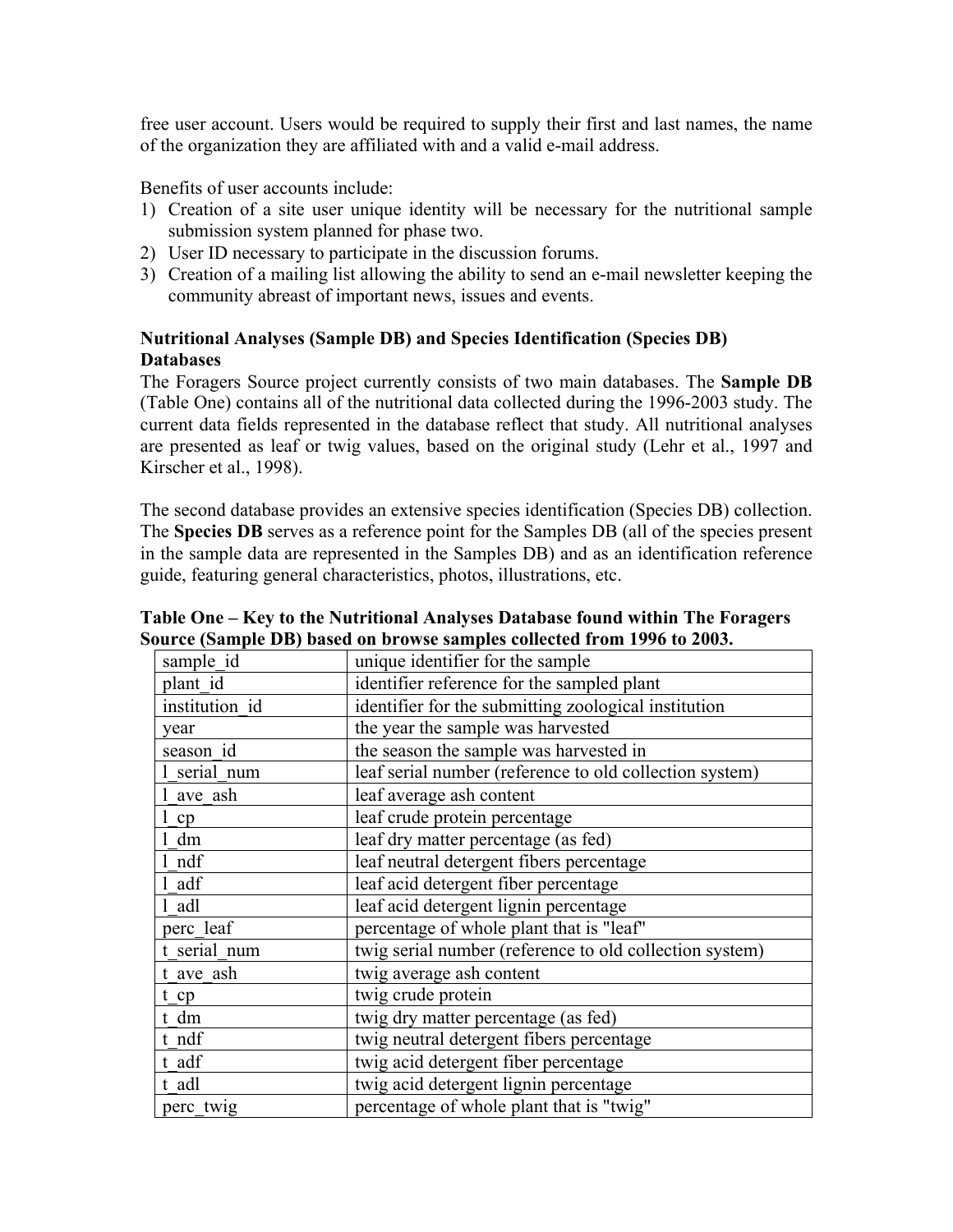In addition to the values presented in Table One for nutritional analyses of the original browse samples, the Sample DB calculates whole-plant values dynamically based on the static values listed in Table One. Thus, calculated percentage ash, crude protein, dry matter, and fiber analyses (NDF, ADF and ADL) for the whole plant values will be available in the database.

#### **Utilizing Sample DB Features**

Database users can search Sample DB for nutritive analyses using any combination of plant species, harvest year, harvest season or submitting institution. The search results are presented in two view formats. The "Note Card View" facilitates easier reading of single samples while "Spreadsheet View" facilitates easier comparison of different samples. The results of an individual search may be printed directly from the website or saved to the user's local computer as an Excel spreadsheet file. If a user clicks on the name of any plant species returned in the search, they will be linked to the species identification (Species DB) record for that plant species (Table Two). Within this database, the user can view specimen photos, illustrations and general characteristics about the plant.

| plant id        | unique id number for plant species                                   |
|-----------------|----------------------------------------------------------------------|
| plant sci name  | plant species' scientific name                                       |
| plant comm_name | plant species' common name                                           |
| type            | plant species' type (tree, shrub, perennial grass, etc.)             |
| height          | plant species' average height                                        |
| allelopathy     | Is the species known to exhibit allelopathy or suppression of growth |
|                 | of one plant species?                                                |
| usda zone       | plant species' USDA hard zone                                        |
| fr sd c         | fruit or seed color                                                  |
| bloom c         | bloom color                                                          |
| fol ct          | foliage color and texture                                            |
| blm p           | bloom period                                                         |
| pal bg          | palatabilty for browsers/grazers                                     |
| soil ph         | best soil condition of soil pH need for the plant                    |
| best area       | best area for plant growth                                           |
| hoof stock      | potential food source for hoofstock (yes/no)                         |
| mammals         | potential food source for mammals (generalized) (yes/no)             |
| s m primates    | potential food source for small to medium primates (yes/no)          |
| primates        | potential food source for large primates (yes/no)                    |
| marsupial       | potential food source for marsupial (yes/no)                         |
| reptilia        | potential food source for reptilia (yes/no)                          |
| lagomorpha      | potential food source for lagomorpha (yes/no)                        |
| rodentia        | potential food source for rodentia (yes/no)                          |
| large rodentia  | potential food source for large rodentia (yes/no)                    |
| ursidae         | potential food source for ursidae (yes/no)                           |
| xenartha        | potential food source for xenartha (yes/no)                          |

**Table Two – Key to the Species Identification Database found within The Forages Source (Species DB) based on browse samples collected in 1996 to 2003.**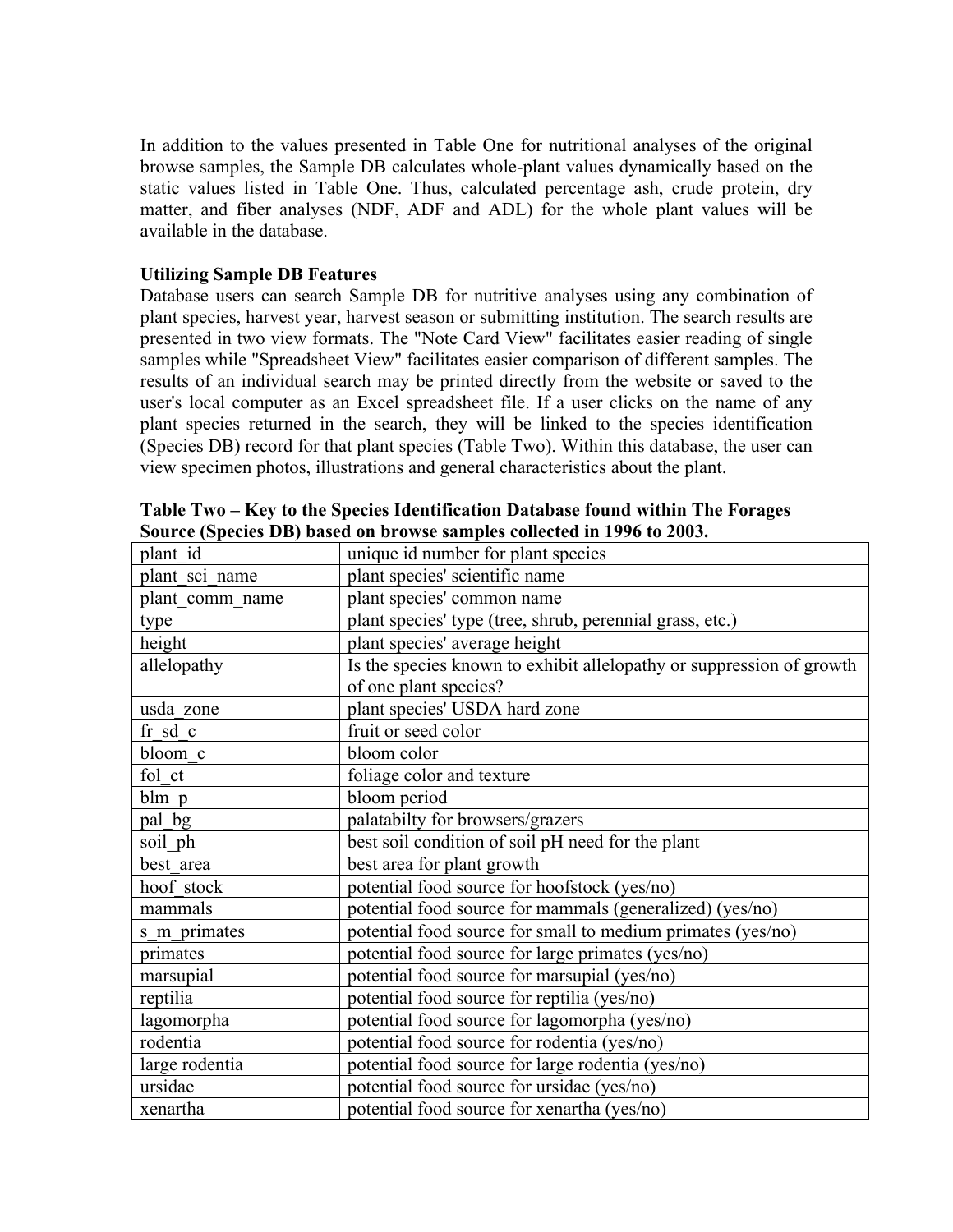| carnivora  | potential food source for carnivora (yes/no)                 |
|------------|--------------------------------------------------------------|
| pachyderms | potential food source for perissodactyla/pachyderms (yes/no) |
| fish       | potential food source for fish (yes/no)                      |
| birds      | potential food source for birds (yes/no)                     |
| insects    | potential food source for insects (yes/no)                   |
| chiroptera | potential food source for chiroptera (yes/no)                |
| harm       | harmful or toxic effects (listed or none)                    |
| enrich     | enrichment properties (listed or none)                       |

# **Results and Discussion**

### **Forages Source Phase Two**

Phase two of the Foragers Source project will focus on improving the site features based on feedback from individuals using the database, or from those that work with browse within zoological institutions. While the site features developed for phase one were designed to be "proof of concept" implementations, they were done so with an open and modular approach, so that phase two improvements can be easily added to complete the system. Many of the improvements and changes to the system during phase two will be the result of feedback from members of the zoological community, the following is a list of suggested tasks/modules:

### **Ratify a standard data format for all Databases**

Currently, the data fields defined in the databases are based on the 1996-2003 browse study (Lehr et al., 1997 and Kirschner et al., 1998) conducted at Colorado State University. It may be useful to expand those definitions to include other information. Additional data fields may include nutritive analyses on fruit, berries, bark, seeds, pods and other browse components. Global position sensor (GPS) data of the location where the sample was harvested may be included in addition to location factors such as yearly rainfall averages, temperatures and altitude.

### **Administration Requirement Sub-System of Sample DB and Species DB**

Phase one of the Forager's Source was developed within the confines of a basic prototype. There is currently no means of editing the information contained within the databases except by direct interaction with the database server. The development of a web-based administration system would allow for easy editing and publishing of the sample data, species information, photos etc. that are contained in the databases.

### **Sample Data Submission System**

Similar to the administrative sub-system, a nutrition sample data submission system would involve the creation of a web-based tool that would allow project members who conduct their own nutritional analysis to submit sample data that would then be published and searchable in the main database. That data could then be searched and utilized by the rest of the community.

### **Creation of Animal Database**

To provide a complete perspective of the nutritional care of captive wild animals, it